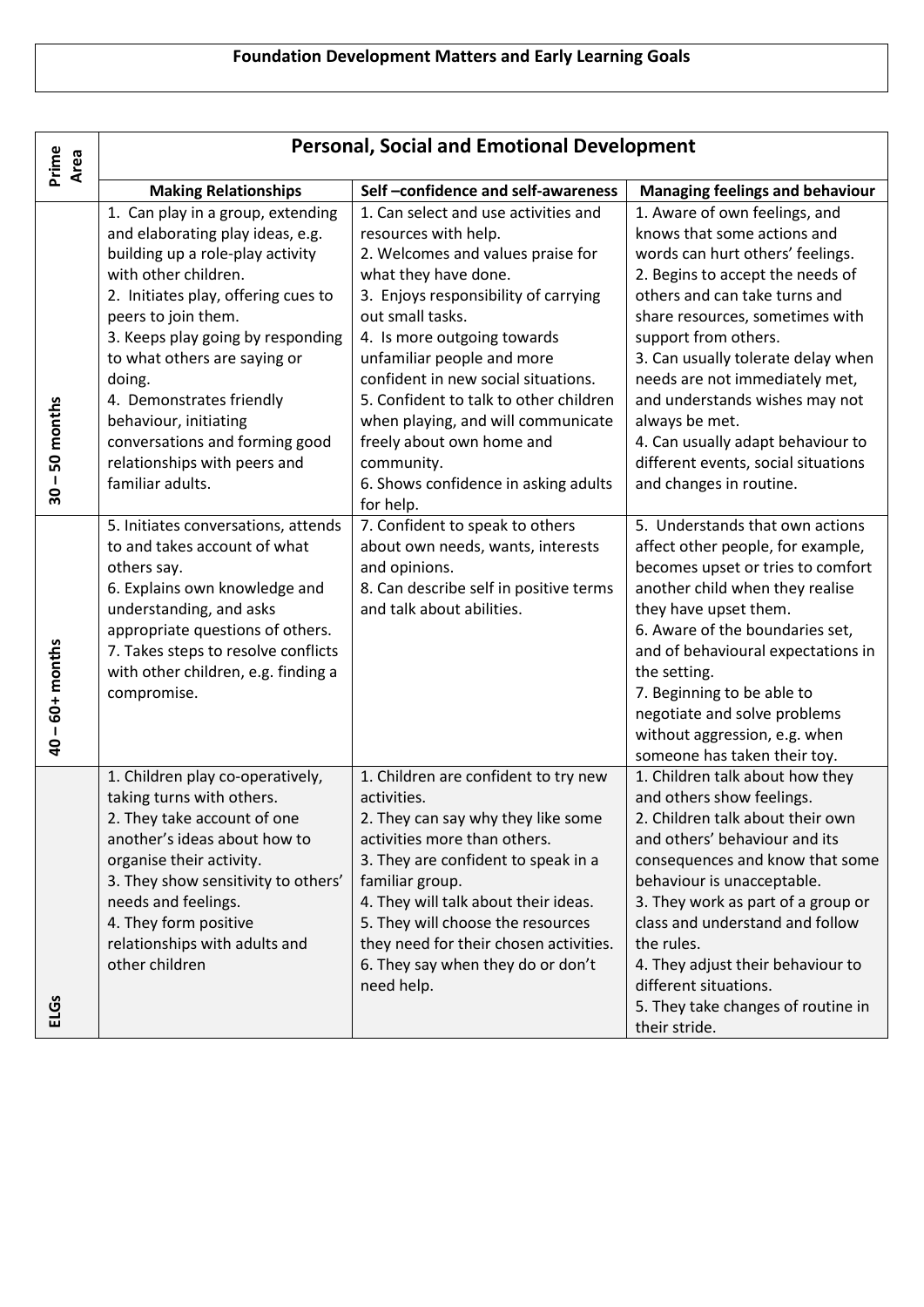| Prime              | <b>Communication and Language</b>                                                                                                                                                                                                                                                                                                                                                                                                                       |                                                                                                                                                                                                                                                                                                                                                                 |                                                                                                                                                                                                                                                                                                                                                                                                                                                                                                                                                                                                                                                                                                                                                                                                                                                                                                                        |  |
|--------------------|---------------------------------------------------------------------------------------------------------------------------------------------------------------------------------------------------------------------------------------------------------------------------------------------------------------------------------------------------------------------------------------------------------------------------------------------------------|-----------------------------------------------------------------------------------------------------------------------------------------------------------------------------------------------------------------------------------------------------------------------------------------------------------------------------------------------------------------|------------------------------------------------------------------------------------------------------------------------------------------------------------------------------------------------------------------------------------------------------------------------------------------------------------------------------------------------------------------------------------------------------------------------------------------------------------------------------------------------------------------------------------------------------------------------------------------------------------------------------------------------------------------------------------------------------------------------------------------------------------------------------------------------------------------------------------------------------------------------------------------------------------------------|--|
| Area               | <b>Listening and attention</b>                                                                                                                                                                                                                                                                                                                                                                                                                          | <b>Understanding</b>                                                                                                                                                                                                                                                                                                                                            | <b>Speaking</b>                                                                                                                                                                                                                                                                                                                                                                                                                                                                                                                                                                                                                                                                                                                                                                                                                                                                                                        |  |
| -50 months<br>30   | 1. Listens to others one to one or<br>in small groups, when<br>conversation interests them.<br>2. Listens to stories with<br>increasing attention and recall.<br>3. Joins in with repeated refrains<br>and anticipates key events and<br>phrases in rhymes and stories.<br>4. Focusing attention - still listen<br>or do, but can shift own<br>attention.<br>5. Is able to follow directions (if<br>not intently focused on own<br>choice of activity). | 1. Understands use of objects (e.g.<br>"What do we use to cut things?")<br>2. Shows understanding of<br>prepositions such as 'under', 'on<br>top', 'behind' by carrying out an<br>action or selecting correct picture.<br>3. Responds to simple instructions,<br>e.g. to get or put away an object.<br>4. Beginning to understand 'why'<br>and 'how' questions. | 1. Beginning to use more complex<br>sentences to link thoughts (e.g.<br>using and, because).<br>2. Can retell a simple past event in<br>correct order (e.g. went down<br>slide, hurt finger).<br>3. Uses talk to connect ideas,<br>explain what is happening and<br>anticipate what might happen<br>next, recall and relive past<br>experiences.<br>4. Questions why things happen<br>and gives explanations. Asks e.g.<br>who, what, when, how.<br>5. Uses a range of tenses (e.g. play,<br>playing, will play, played).<br>6. Uses intonation, rhythm and<br>phrasing to make the meaning<br>clear to others.<br>7. Uses vocabulary focused on<br>objects and people that are of<br>particular importance to them.<br>8. Builds up vocabulary that<br>reflects the breadth of their<br>experiences.<br>9. Uses talk in pretending that<br>objects stand for something else in<br>play, e,g, 'This box is my castle.' |  |
| $40 - 60 +$ months | 6. Maintains attention,<br>concentrates and sits quietly<br>during appropriate activity.<br>7. Two-channelled attention -<br>can listen and do for short span.                                                                                                                                                                                                                                                                                          | 5. Responds to instructions involving<br>a two-part sequence.<br>6. Understands humour, e.g.<br>nonsense rhymes, jokes.<br>7. Able to follow a story without<br>pictures or props.<br>8. Listens and responds to ideas<br>expressed by others in conversation<br>or discussion.                                                                                 | 10. Extends vocabulary, especially<br>by grouping and naming, exploring<br>the meaning and sounds of new<br>words.<br>11. Uses language to imagine and<br>recreate roles and experiences in<br>play situations.<br>12. Links statements and sticks to<br>a main theme or intention.<br>13. Uses talk to organise, sequence<br>and clarify thinking, ideas, feelings<br>and events.<br>14. Introduces a storyline or<br>narrative into their play.                                                                                                                                                                                                                                                                                                                                                                                                                                                                      |  |
| ELGS               | 1. Children listen attentively in a<br>range of situations.<br>2. They listen to stories,<br>accurately anticipating key events<br>and respond to what they hear<br>with relevant comments,<br>questions or actions.<br>3. They give their attention to<br>what others say and respond<br>appropriately, while engaged in<br>another activity.                                                                                                          | 1. Children follow instructions<br>involving several ideas or actions.<br>2. They answer 'how' and 'why'<br>questions about their experiences<br>and in response to stories or events.                                                                                                                                                                          | 1. Children express themselves<br>effectively, showing awareness of<br>listeners' needs.<br>2. They use past, present and<br>future forms accurately when<br>talking about events that have<br>happened or are to happen in the<br>future.<br>3. They develop their own<br>narratives and explanations by<br>connecting ideas or events.                                                                                                                                                                                                                                                                                                                                                                                                                                                                                                                                                                               |  |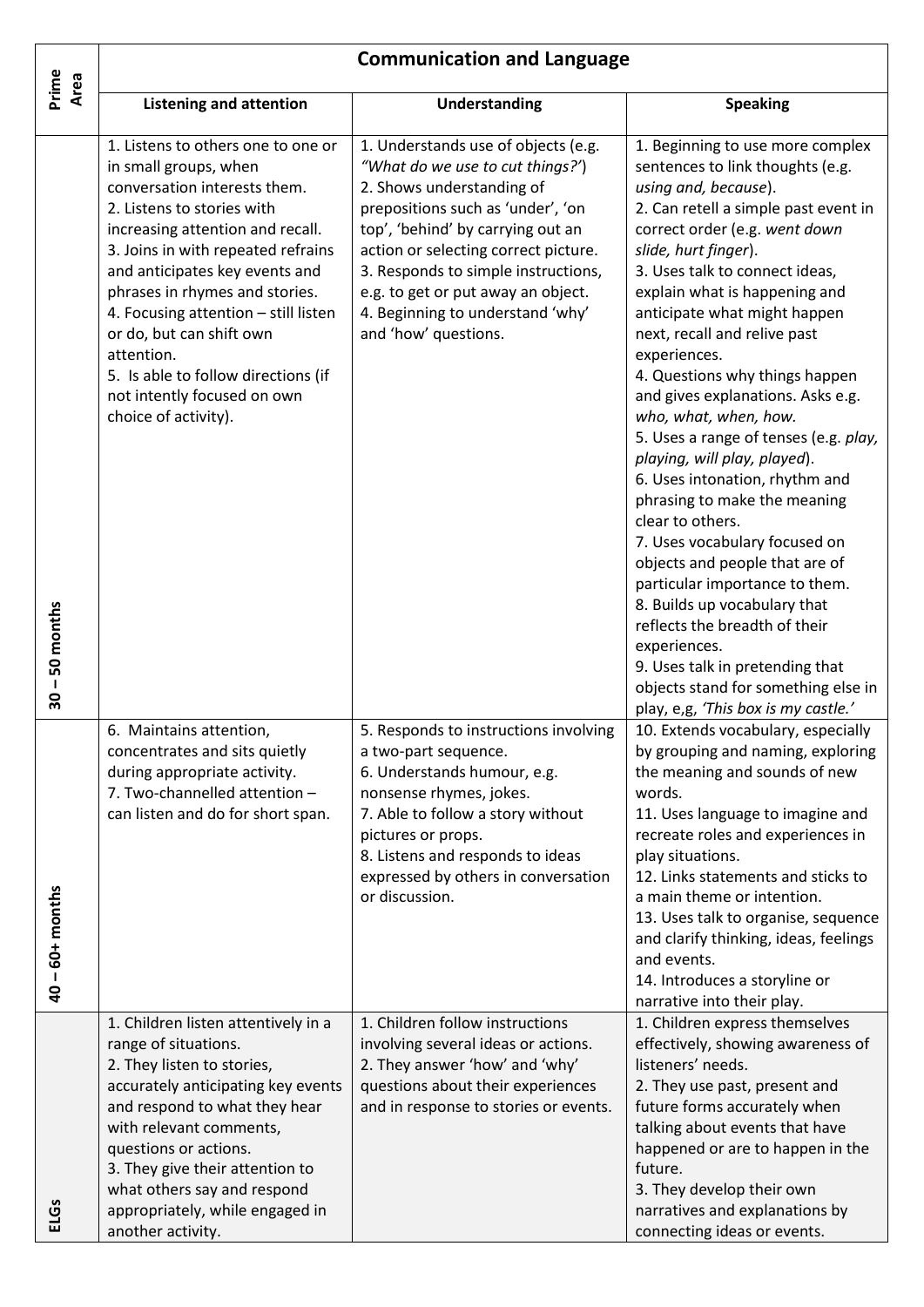|                    | <b>Physical Development</b>                                                                                                                                                                                                                                                                                                                                                                                                                                                                                                                                                                                                                                                                                                                                                                                                                                                                                                                               |                                                                                                                                                                                                                                                                                                                                                                                                                                                                                                                                                                         |  |  |
|--------------------|-----------------------------------------------------------------------------------------------------------------------------------------------------------------------------------------------------------------------------------------------------------------------------------------------------------------------------------------------------------------------------------------------------------------------------------------------------------------------------------------------------------------------------------------------------------------------------------------------------------------------------------------------------------------------------------------------------------------------------------------------------------------------------------------------------------------------------------------------------------------------------------------------------------------------------------------------------------|-------------------------------------------------------------------------------------------------------------------------------------------------------------------------------------------------------------------------------------------------------------------------------------------------------------------------------------------------------------------------------------------------------------------------------------------------------------------------------------------------------------------------------------------------------------------------|--|--|
| Prime<br>Area      | <b>Moving and handling</b>                                                                                                                                                                                                                                                                                                                                                                                                                                                                                                                                                                                                                                                                                                                                                                                                                                                                                                                                | <b>Health and self-care</b>                                                                                                                                                                                                                                                                                                                                                                                                                                                                                                                                             |  |  |
|                    | 1. Moves freely and with pleasure and confidence in a<br>range of ways, such as slithering, shuffling, rolling,<br>crawling, walking, running, jumping, skipping, sliding<br>and hopping.<br>2. Mounts stairs, steps or climbing equipment using<br>alternate feet.                                                                                                                                                                                                                                                                                                                                                                                                                                                                                                                                                                                                                                                                                       | 1. Can tell adults when hungry or tired or when they<br>want to rest or play.<br>2. Observes the effects of activity on their bodies.<br>3. Understands that equipment and tools have to be<br>used safely.<br>4. Gains more bowel and bladder control and can                                                                                                                                                                                                                                                                                                          |  |  |
|                    | 3. Walks downstairs, two feet to each step while<br>carrying a small object.<br>4. Runs skilfully and negotiates space successfully,<br>adjusting speed or direction to avoid obstacles.<br>5. Can stand momentarily on one foot when shown.<br>6. Can catch a large ball.<br>7. Draws lines and circles using gross motor<br>movements.<br>8. Uses one-handed tools and equipment, e.g. makes                                                                                                                                                                                                                                                                                                                                                                                                                                                                                                                                                            | attend to toileting needs most of the time<br>themselves.<br>5. Can usually manage washing and drying hands.<br>6. Dresses with help, e.g. puts arms into open-fronted<br>coat or shirt when held up, pulls up own trousers, and<br>pulls up zipper once it is fastened at the bottom.                                                                                                                                                                                                                                                                                  |  |  |
| -50 months<br>30   | snips in paper with child scissors.<br>9. Holds pencil between thumb and two fingers, no<br>longer using whole-hand grasp.<br>10. Holds pencil near point between first two fingers<br>and thumb and uses it with good control.<br>11. Can copy some letters, e.g. letters from their<br>name.                                                                                                                                                                                                                                                                                                                                                                                                                                                                                                                                                                                                                                                            |                                                                                                                                                                                                                                                                                                                                                                                                                                                                                                                                                                         |  |  |
| $40 - 60 +$ months | 12. Experiments with different ways of moving.<br>13. Jumps off an object and lands appropriately.<br>14. Negotiates space successfully when playing racing<br>and chasing games with other children, adjusting<br>speed or changing direction to avoid obstacles.<br>15. Travels with confidence and skill around, under,<br>over and through balancing and climbing equipment.<br>16. Shows increasing control over an object in<br>pushing, patting, throwing, catching or kicking it.<br>17. Uses simple tools to effect changes to materials.<br>18. Handles tools, objects, construction and malleable<br>materials safely and with increasing control.<br>19. Shows a preference for a dominant hand.<br>20. Begins to use anticlockwise movement and retrace<br>vertical lines.<br>21. Begins to form recognisable letters.<br>22. Uses a pencil and holds it effectively to form<br>recognisable letters, most of which are correctly<br>formed. | 7. Eats a healthy range of foodstuffs and understands<br>need for variety in food.<br>8. Usually dry and clean during the day.<br>9. Shows some understanding that good practices<br>with regard to exercise, eating, sleeping and hygiene<br>can contribute to good health.<br>10. Shows understanding of the need for safety when<br>tackling new challenges, and considers and manages<br>some risks.<br>11. Shows understanding of how to transport and<br>store equipment safely.<br>12. Practices some appropriate safety measures<br>without direct supervision. |  |  |
| ELGS               | 1. Children show good control and co-ordination in<br>large and small movements.<br>2. Children move confidently in a range of ways, safely<br>negotiating space.<br>3. They handle equipment and tools effectively,<br>including pencils for writing.                                                                                                                                                                                                                                                                                                                                                                                                                                                                                                                                                                                                                                                                                                    | 1. Children know the importance for good health of<br>physical exercise, and a healthy diet and talk about<br>ways to keep healthy and safe.<br>2. They manage their own basic hygiene and person<br>needs successfully, including dressing and going to<br>the toilet independently.                                                                                                                                                                                                                                                                                   |  |  |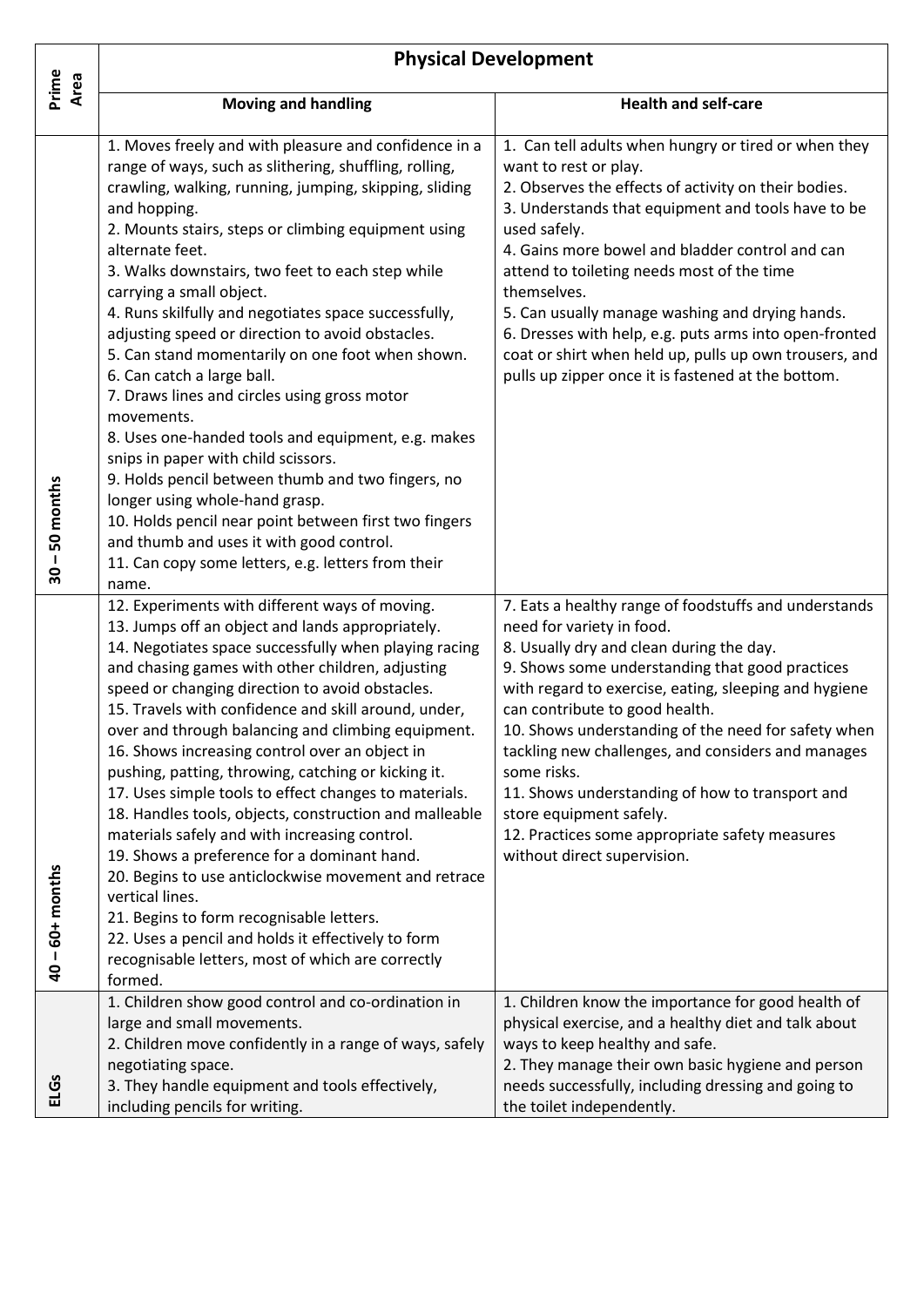| Specific<br>Area                                                            | Literacy                                                                                                                                                                                                                                                                                                                                                                                                                                                                                                                                                                                                                                                                                                                                                                                                                                                                                                               |                                                                                                                                                                                                                                                                                                                                                                                                                                                                                                                                                                                                                                                 |  |  |
|-----------------------------------------------------------------------------|------------------------------------------------------------------------------------------------------------------------------------------------------------------------------------------------------------------------------------------------------------------------------------------------------------------------------------------------------------------------------------------------------------------------------------------------------------------------------------------------------------------------------------------------------------------------------------------------------------------------------------------------------------------------------------------------------------------------------------------------------------------------------------------------------------------------------------------------------------------------------------------------------------------------|-------------------------------------------------------------------------------------------------------------------------------------------------------------------------------------------------------------------------------------------------------------------------------------------------------------------------------------------------------------------------------------------------------------------------------------------------------------------------------------------------------------------------------------------------------------------------------------------------------------------------------------------------|--|--|
|                                                                             | <b>Reading</b>                                                                                                                                                                                                                                                                                                                                                                                                                                                                                                                                                                                                                                                                                                                                                                                                                                                                                                         | Writing                                                                                                                                                                                                                                                                                                                                                                                                                                                                                                                                                                                                                                         |  |  |
| 50 months                                                                   | 1. Enjoys rhyming and rhythmic activities.<br>2. Shows awareness of rhyme and alliteration.<br>3. Recognises rhythm in spoken words.<br>4. Listens to and joins in with stories and poems, one-<br>to-one and also in small groups.<br>5. Joins in with repeated refrains and anticipates key<br>events and Phrases in rhymes and stories.<br>6. Beginning to be aware of the way stories are<br>structured.<br>7. Suggests how the story might end.<br>8. Listens to stories with increasing attention and<br>recall.<br>9. Describes main story settings, events and principal<br>characters.<br>10. Shows interest in illustrations and print in books<br>and print in the environment.<br>11. Recognises familiar words and signs such as own<br>name and advertising logos.<br>12. Looks at books independently.<br>13. Handles books carefully.<br>14. Knows information can be relayed in the form of<br>print. | 1. Sometimes gives meaning to marks as they draw<br>and paint.<br>2. Ascribes meanings to marks that they see in<br>different places.                                                                                                                                                                                                                                                                                                                                                                                                                                                                                                           |  |  |
| $\mathbf{I}$<br>$\overline{\mathbf{30}}$<br>$-60+$ months<br>$\overline{a}$ | 15. Holds books the correct way up and turns pages.<br>16. Knows that print carries meaning and, in English, is<br>read from left to right and top to bottom.<br>17. Continues a rhyming string.<br>18. Hears and says the initial sound in words.<br>19. Can segment the sounds in simple words and<br>blend them together and knows which letters<br>represent some of them.<br>20. Links sounds to letters, naming and sounding the<br>letters of the alphabet.<br>21. Begins to read words and simple sentences.<br>22. Uses vocabulary and forms of speech that are<br>increasingly influenced by their experiences of books.<br>23. Enjoys an increasing range of books.<br>24. Knows that information can be retrieved from<br>books and computers.                                                                                                                                                             | 1. Gives meaning to marks they make as they draw,<br>write and paint.<br>2. Begins to break the flow of speech into words.<br>3. Continues a rhyming string.<br>4. Hears and says the initial sound in words.<br>5. Can segment the sounds in simple words and blend<br>them together.<br>6. Links sounds to letters, naming and sounding the<br>letters of the alphabet.<br>7. Uses some clearly identifiable letters to<br>communicate meaning, representing some sounds<br>correctly and in sequence.<br>8. Writes own name and other things such as labels,<br>captions.<br>9. Attempts to write short sentences in meaningful<br>contexts. |  |  |
| <b>ELGs</b>                                                                 | 1. Children read and understand simple sentences.<br>2. They use phonic knowledge to decode regular<br>words and read them aloud accurately.<br>3. They read some common irregular words.<br>4. They demonstrate understanding when talking with<br>others about what they have read.                                                                                                                                                                                                                                                                                                                                                                                                                                                                                                                                                                                                                                  | 1. Children use their phonic knowledge to write words<br>in ways which match their spoken sounds.<br>2. They also write some irregular common words.<br>3. They write simple sentences which can be read by<br>themselves and others.<br>4. Some words are spelt correctly and others are<br>phonetically plausible.                                                                                                                                                                                                                                                                                                                            |  |  |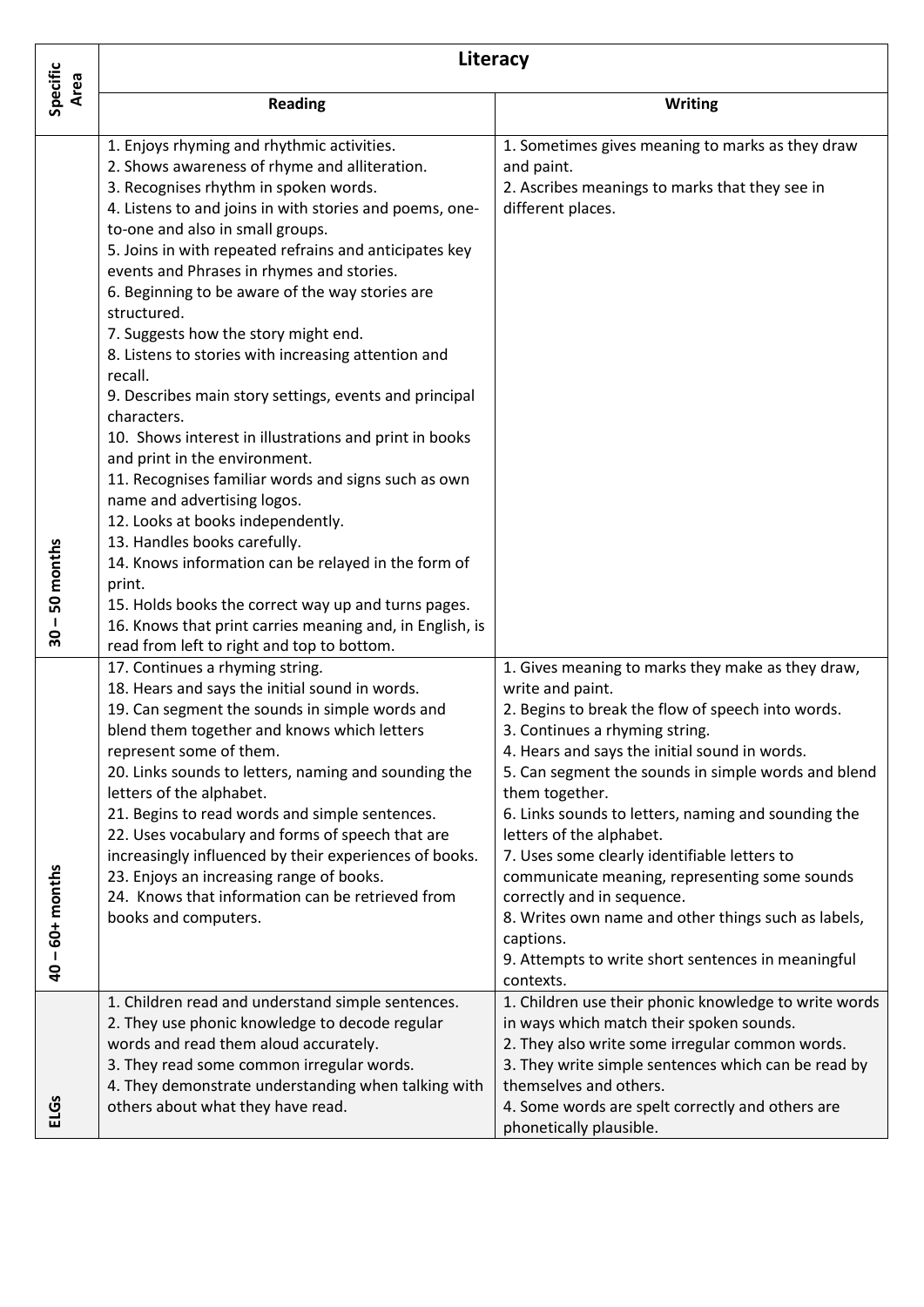|                    | <b>Mathematics</b>                                                                                                                                                                                                                                                                                                                                                                                                                                                                                                                                                                                                                                                                                                                                                                                                                                                                                                                                                                                                                                                                                                                                                                                                  |                                                                                                                                                                                                                                                                                                                                                                                                                                                                                                                                                                                                                                                                                 |  |
|--------------------|---------------------------------------------------------------------------------------------------------------------------------------------------------------------------------------------------------------------------------------------------------------------------------------------------------------------------------------------------------------------------------------------------------------------------------------------------------------------------------------------------------------------------------------------------------------------------------------------------------------------------------------------------------------------------------------------------------------------------------------------------------------------------------------------------------------------------------------------------------------------------------------------------------------------------------------------------------------------------------------------------------------------------------------------------------------------------------------------------------------------------------------------------------------------------------------------------------------------|---------------------------------------------------------------------------------------------------------------------------------------------------------------------------------------------------------------------------------------------------------------------------------------------------------------------------------------------------------------------------------------------------------------------------------------------------------------------------------------------------------------------------------------------------------------------------------------------------------------------------------------------------------------------------------|--|
| Specific<br>Area   | <b>Numbers</b>                                                                                                                                                                                                                                                                                                                                                                                                                                                                                                                                                                                                                                                                                                                                                                                                                                                                                                                                                                                                                                                                                                                                                                                                      | Shape, space and measure                                                                                                                                                                                                                                                                                                                                                                                                                                                                                                                                                                                                                                                        |  |
| $30 - 50$ months   | 1. Uses some number names and number language<br>spontaneously.<br>2. Uses some number names accurately in play.<br>3. Recites numbers in order to 10.<br>4. Knows that numbers identify how many objects are in a<br>set.<br>5. Beginning to represent numbers using fingers, marks on<br>paper or pictures.<br>6. Sometimes matches numeral and quantity correctly.<br>7. Shows curiosity about numbers by offering comments or<br>asking questions.<br>8. Compares two groups of objects, saying when they have<br>the same number.<br>9. Shows an interest in number problems.<br>10. Separates a group of three or four objects in different<br>ways, beginning to recognise that the total is still the same.<br>11. Shows an interest in numerals in the environment.<br>12. Shows an interest in representing numbers.<br>13. Realises not only objects, but anything can be counted,<br>including steps, claps or jumps.                                                                                                                                                                                                                                                                                   | 1. Shows an interest in shape and space by playing with<br>shapes or making arrangements with objects.<br>2. Shows awareness of similarities of shapes in the<br>environment.<br>3. Uses positional language.<br>4. Shows interest in shape by sustained construction activity<br>or by talking about shapes or arrangements.<br>5. Shows interest in shapes in the environment.<br>6. Uses shapes appropriately for tasks.<br>7. Beginning to talk about the shapes of everyday objects, e.g.<br>'round' and 'tall'.                                                                                                                                                           |  |
| $40 - 60 +$ months | 14. Recognise some numerals of personal significance.<br>15. Recognises numerals 1 to 5.<br>16. Counts up to three or four objects by saying one<br>number name for each item.<br>17. Counts actions or objects which cannot be moved.<br>18. Counts objects to 10, and beginning to count beyond<br>10.<br>19. Counts out up to six objects from a larger group.<br>20. Selects the correct numeral to represent 1 to 5, then 1<br>to 10 objects.<br>21. Counts an irregular arrangement of up to ten objects.<br>22. Estimates how many objects they can see and checks by<br>counting them.<br>23. Uses the language of 'more' and 'fewer' to compare two<br>sets of objects.<br>24. Finds the total number of items in two groups by<br>counting all of them.<br>25. Says the number that is one more than a given number.<br>26. Finds one more or one less from a group of up to five<br>objects, then ten objects.<br>27. In practical activities and discussion, beginning to use<br>the vocabulary involved in adding and subtracting.<br>28. Records, using marks that they can interpret and<br>explain.<br>29. Begins to identify own mathematical problems based on<br>own interests and fascinations. | 8. Beginning to use mathematical names for 'solid' 3D shapes<br>and 'flat' 2D shapes, and mathematical terms to describe<br>shapes.<br>9. Selects a particular named shape.<br>10. Can describe their relative position such as 'behind' or<br>'next to'.<br>11. Orders two or three items by length or height.<br>12. Orders two items by weight or capacity.<br>13 Uses familiar objects and common shapes to create and<br>recreate patterns and build models.<br>14. Uses everyday language related to time.<br>15. Beginning to use everyday language related to money.<br>16. Orders and sequences familiar events.<br>17. Measures short periods of time in simple ways. |  |
| <b>ELGs</b>        | 1. Children count reliably with numbers from 1 to 20.<br>2. They place them in order.<br>3. They say which number is one more or one less than a<br>given number.<br>4. Using quantities and objects, they add and subtract two<br>single-digit numbers and count on or back to find the<br>answer.<br>5. They solve problems, including doubling, halving and<br>sharing.                                                                                                                                                                                                                                                                                                                                                                                                                                                                                                                                                                                                                                                                                                                                                                                                                                          | 1. Children use everyday language to talk about size, weight,<br>capacity, position, distance, time and money to compare<br>quantities and objects and to solve problems.<br>2. They recognise, create and describe patterns.<br>3. They explore characteristics of everyday objects and shapes<br>and use mathematical language to describe them.                                                                                                                                                                                                                                                                                                                              |  |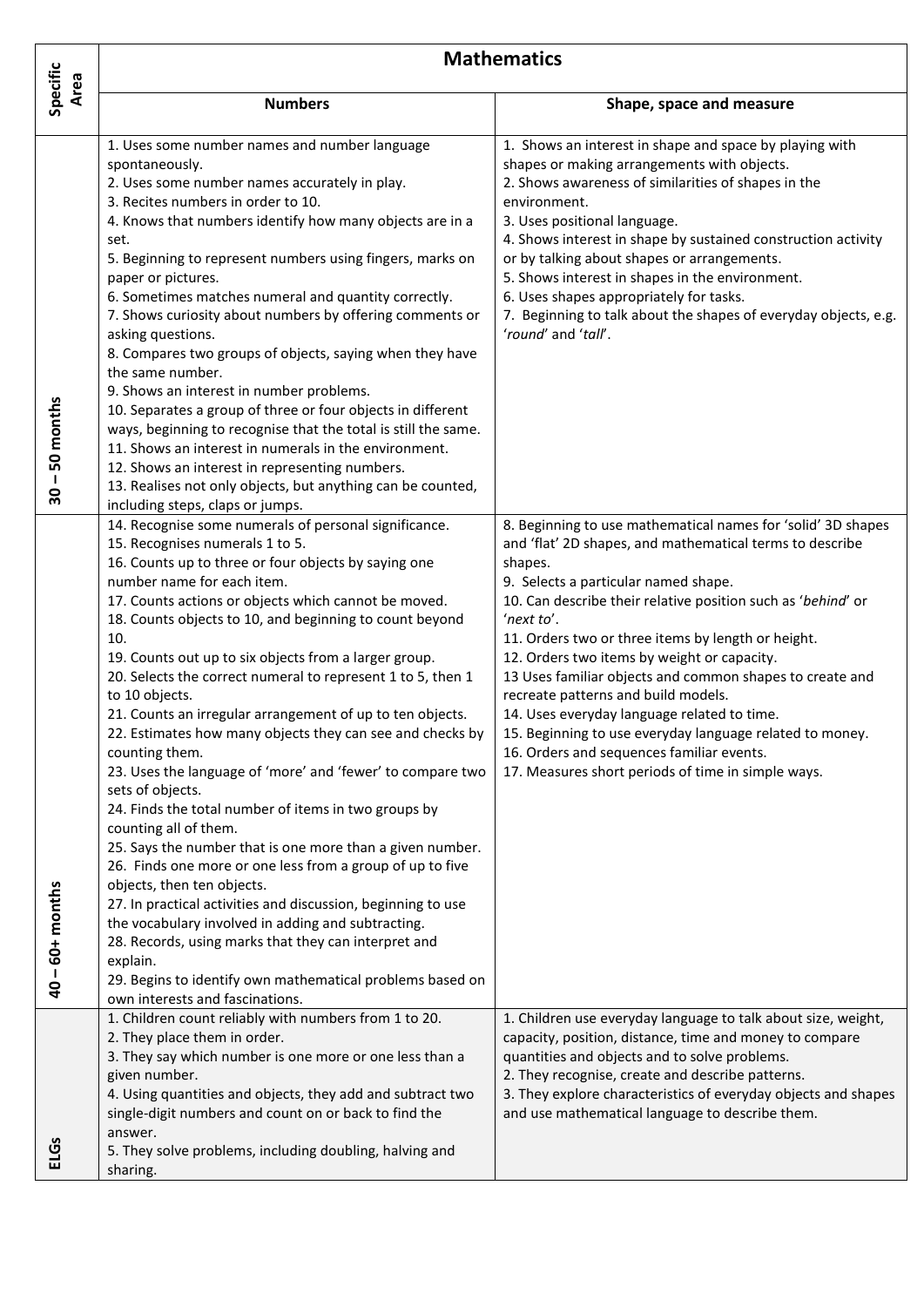|                                 | <b>Understanding the World</b>                                                                                                                                                                                                                                                                                                                                                                                                                                                    |                                                                                                                                                                                                                                                                                                                                                                                                                                                                               |                                                                                                                                                                                                                                                                                                                                                                                                                                                  |  |
|---------------------------------|-----------------------------------------------------------------------------------------------------------------------------------------------------------------------------------------------------------------------------------------------------------------------------------------------------------------------------------------------------------------------------------------------------------------------------------------------------------------------------------|-------------------------------------------------------------------------------------------------------------------------------------------------------------------------------------------------------------------------------------------------------------------------------------------------------------------------------------------------------------------------------------------------------------------------------------------------------------------------------|--------------------------------------------------------------------------------------------------------------------------------------------------------------------------------------------------------------------------------------------------------------------------------------------------------------------------------------------------------------------------------------------------------------------------------------------------|--|
| Specific<br>Area                | <b>People and communities</b>                                                                                                                                                                                                                                                                                                                                                                                                                                                     | The world                                                                                                                                                                                                                                                                                                                                                                                                                                                                     | <b>Technology</b>                                                                                                                                                                                                                                                                                                                                                                                                                                |  |
| $-50$ months<br>$\overline{30}$ | 1. Shows interest in the lives of<br>people who are familiar to them.<br>2. Remembers and talks about<br>significant events in their own<br>experience.<br>3. Recognises and describes<br>special times or events for family<br>or<br>friends.<br>4. Shows interest in different<br>occupations and ways of life.<br>5. Knows some of the things that<br>make them unique, and can<br>talk about some of the similarities<br>and differences in relation to<br>friends or family. | 1. Comments and asks questions<br>about aspects of their familiar<br>world such as the place where they<br>live or the natural world.<br>2. Can talk about some of the things<br>they have observed such as plants,<br>animals, natural and found objects.<br>3. Talks about why things happen and<br>how things work.<br>4. Developing an understanding of<br>growth, decay and changes<br>over time.<br>5. Shows care and concern for living<br>things and the environment. | 1. Knows how to operate simple<br>equipment, e.g. turns on CD<br>player and uses remote control.<br>2. Shows an interest in<br>technological toys with knobs or<br>pulleys, or real objects such as<br>cameras or mobile phones.<br>3. Shows skill in making toys<br>work by pressing parts or lifting<br>flaps to achieve effects such as<br>sound, movements or new<br>images.<br>4. Knows that information can be<br>retrieved from computers |  |
| $40 - 60 +$<br>months           | 6. Enjoys joining in with family<br>customs and routines.                                                                                                                                                                                                                                                                                                                                                                                                                         | 6. Looks closely at similarities,<br>differences, patterns and change.                                                                                                                                                                                                                                                                                                                                                                                                        | 5. Completes a simple program<br>on a computer.<br>6. Uses ICT hardware to interact<br>with age-appropriate computer<br>software.                                                                                                                                                                                                                                                                                                                |  |
| <b>ELGS</b>                     | 1. Children talk about past and<br>present events in their own<br>lives and in the lives of family<br>members.<br>2. They know that other children<br>don't always enjoy the same<br>things, and are sensitive to this.<br>3. They know about similarities<br>and differences between<br>themselves and others, and<br>among<br>families, communities and<br>traditions.                                                                                                          | 1. Children know about similarities<br>and differences in<br>relation to places, objects, materials<br>and living things.<br>2. They talk about the features of<br>their own immediate environment<br>and how environments might vary<br>from<br>one another.<br>3. They make observations of animals<br>and plants and explain why some<br>things occur, and talk about changes.                                                                                             | 1. Children recognise that a<br>range of technology is used in<br>places such as homes and<br>schools.<br>2. They select and use<br>technology for particular<br>purposes.                                                                                                                                                                                                                                                                       |  |